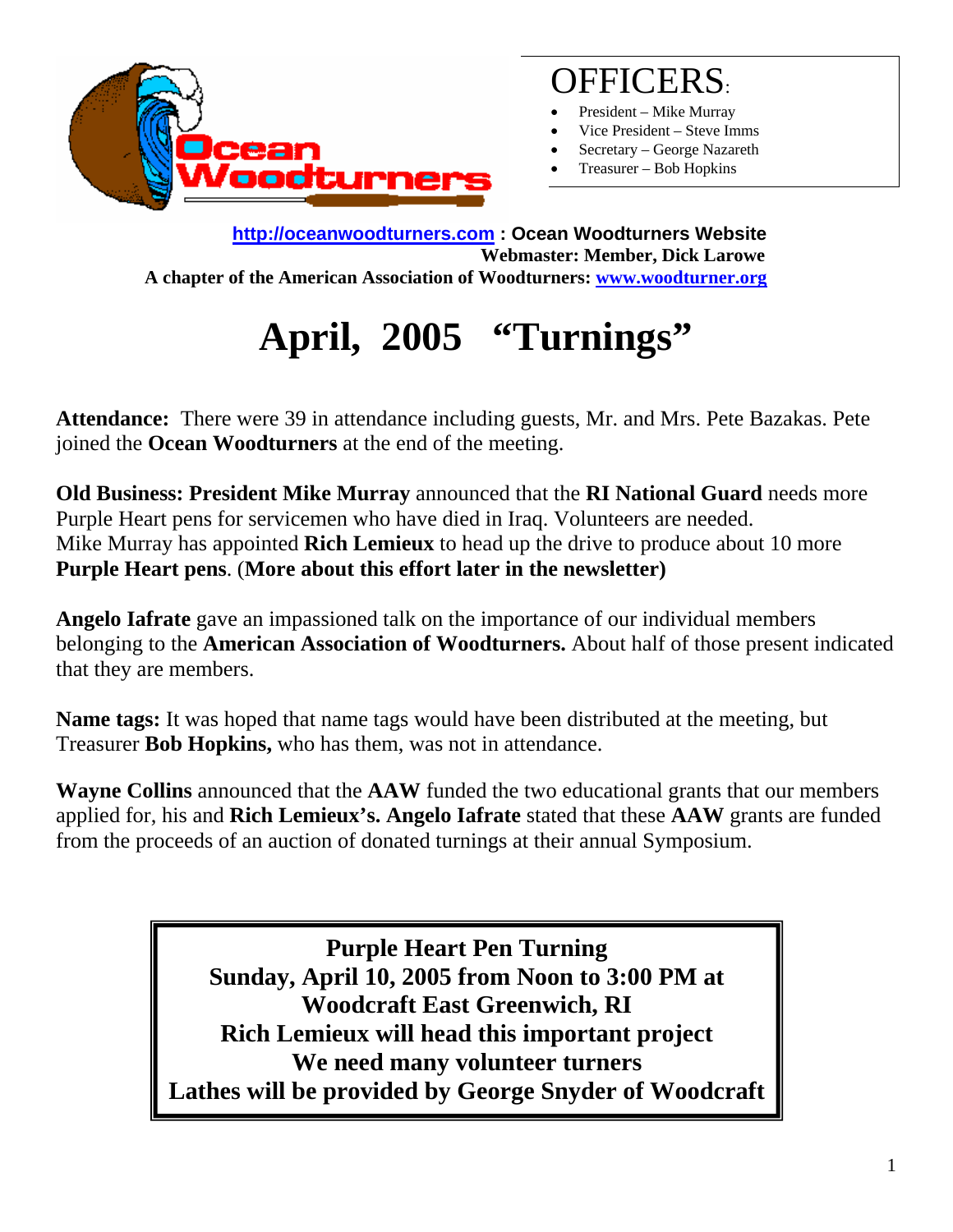## **Demonstration of Hollow Turning by Angelo Iafrate and Mike Murray**

**Angelo** started the demonstration by presenting an historical development of hollow turning tools since his start in turning in 1991. Hollow turning is the hollowing out of round turnings through a small hole at the top, preferably cutting away at the end grain to insure that the waste is in small chips rather than long ribbons which could clog up inside the turning. It is amazing how tools have evolved in such a short time. Many of the tools were shown and demonstrated by Mike and Angelo on two separate lathes.

A great deal of torque is developed in hollowing since the cutting is done off center through the small hole, so tools have been developed to minimize this torque and also to help stabilize the tool. Most of these specialty tools were demonstrated by Mike and Angelo. Then all members who wanted to try their hand at hollow turning were invited up to the 2 lathes one at a time.

Some of the hollowing tools, named by their developers and mentioned by Angelo Iafrate were as follows: **Bill Johnson and Al Basham, Melvin Firmager, Bob Rosanne, Kel McNaughton, and Dennis Stewart.** All of these tools can be found in most woodworking catalogs and information on these woodturners and their tools can be found by calling up "Google" on your computer.



**Angelo Iafrate demonstrating hollow turning while Mickey Goodman looks on**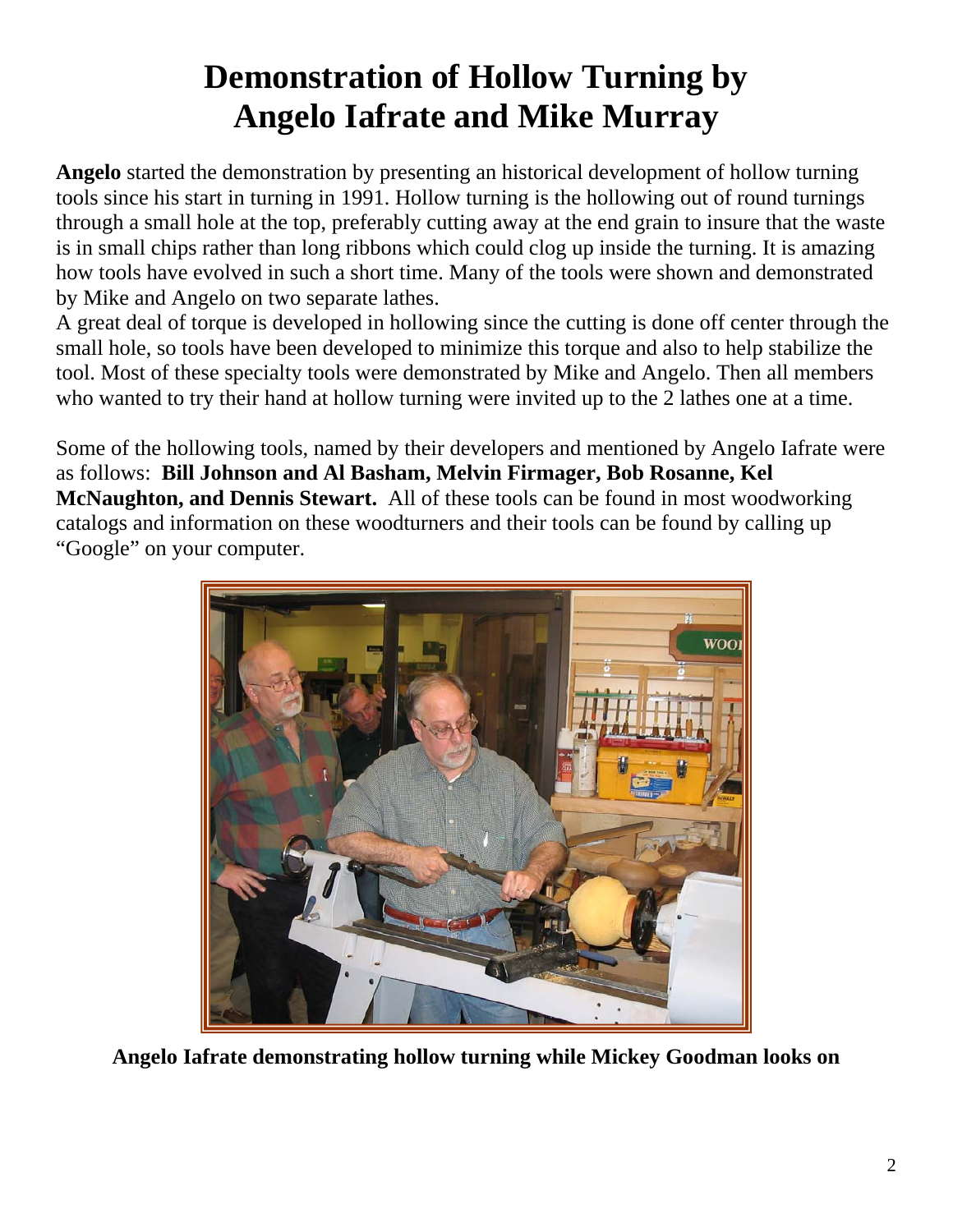

**Mickey Goodman tries his hand at hollow turning** 



**Rick Sousa takes his turn on Mike Murray's lathe with Mike taking special interest**